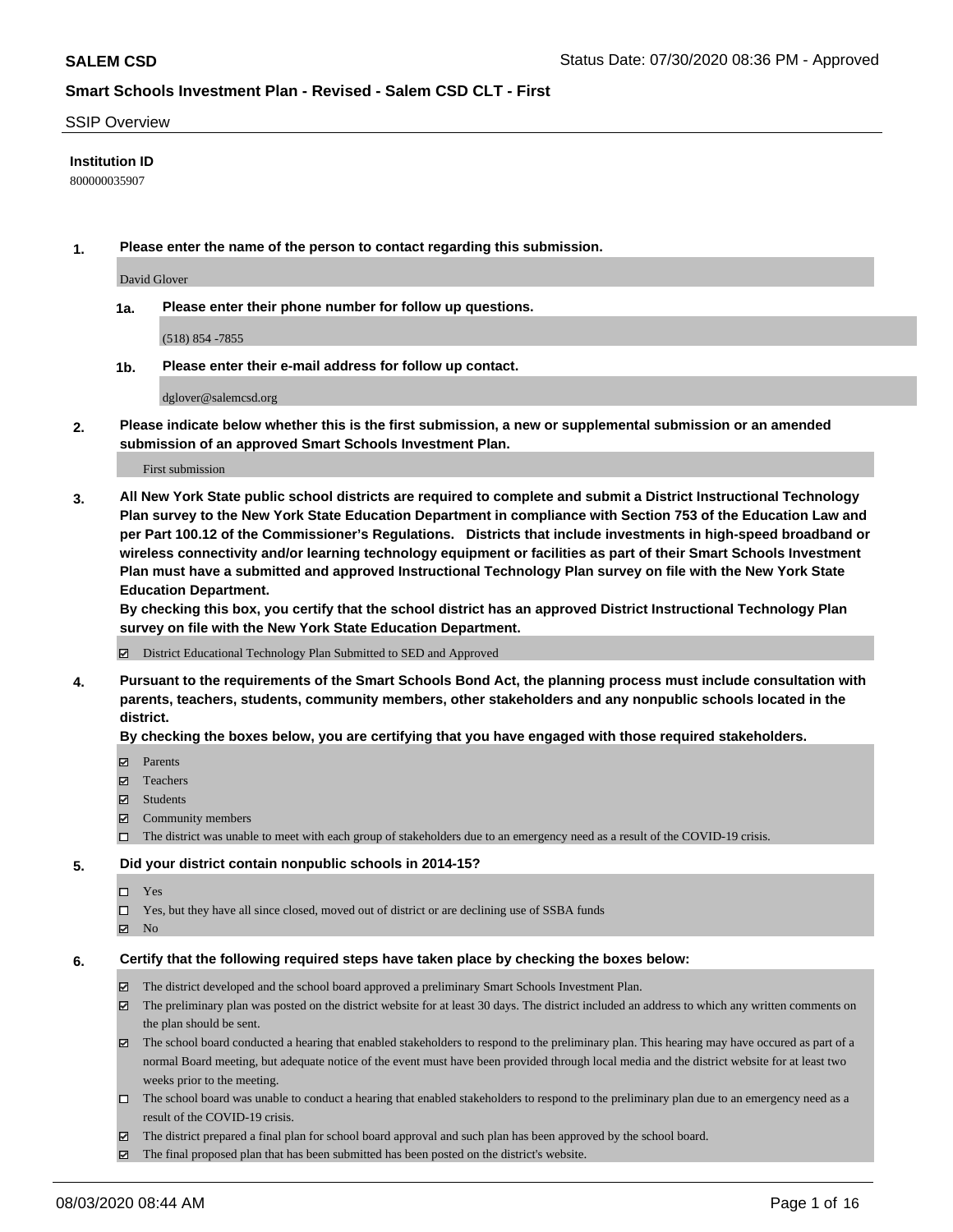SSIP Overview

**6a. Please upload the proposed Smart Schools Investment Plan (SSIP) that was posted on the district's website, along with any supporting materials. Note that this should be different than your recently submitted Educational Technology Survey. The Final SSIP, as approved by the School Board, should also be posted on the website and remain there during the course of the projects contained therein.**

Salem Smart Schools Implementation Plan - CLT.pdf

**6b. Enter the webpage address where the final Smart Schools Investment Plan is posted. The Plan should remain posted for the life of the included projects.**

http://www.salemcsd.org/UserFiles/Servers/Server\_145894/Image/District%20Information/District%20Policies%20and%20Plans/Salem%20Smart% 20Schools%20Implementation%20Plan%20-%20CLT.pdf

**7. Please enter an estimate of the total number of students and staff that will benefit from this Smart Schools Investment Plan based on the cumulative projects submitted to date.**

530

**8. An LEA/School District may partner with one or more other LEA/School Districts to form a consortium to pool Smart Schools Bond Act funds for a project that meets all other Smart School Bond Act requirements. Each school district participating in the consortium will need to file an approved Smart Schools Investment Plan for the project and submit a signed Memorandum of Understanding that sets forth the details of the consortium including the roles of each respective district.**

 $\Box$  The district plans to participate in a consortium to partner with other school district(s) to implement a Smart Schools project.

**9. Please enter the name and 6-digit SED Code for each LEA/School District participating in the Consortium.**

| <b>Partner LEA/District</b> | <b>ISED BEDS Code</b> |
|-----------------------------|-----------------------|
| (No Response)               | (No Response)         |

**10. Please upload a signed Memorandum of Understanding with all of the participating Consortium partners.**

(No Response)

**11. Your district's Smart Schools Bond Act Allocation is:**

\$621,530

**12. Final 2014-15 BEDS Enrollment to calculate Nonpublic Sharing Requirement**

|            | <b>Public Enrollment</b> | Nonpublic Enrollment | Total Enrollment | l Nonpublic Percentage |
|------------|--------------------------|----------------------|------------------|------------------------|
| Enrollment | 505                      |                      | 505.00           | 0.00                   |

**13. This table compares each category budget total, as entered in that category's page, to the total expenditures listed in the category's expenditure table. Any discrepancies between the two must be resolved before submission.**

|                                                 | Sub-Allocations | <b>Expenditure Totals</b> | <b>Difference</b> |
|-------------------------------------------------|-----------------|---------------------------|-------------------|
| School Connectivity                             | 0.00            | 0.00                      | 0.00              |
| Connectivity Projects for<br><b>Communities</b> | 0.00            | 0.00                      | 0.00              |
| Classroom Technology                            | 209,190.00      | 209,190.00                | 0.00              |
| Pre-Kindergarten Classrooms                     | 0.00            | 0.00                      | 0.00              |
| Replace Transportable<br><b>Classrooms</b>      | 0.00            | 0.00                      | 0.00              |
| High-Tech Security Features                     | 0.00            | 0.00                      | 0.00              |
| Nonpublic Loan                                  | 0.00            | 0.00                      | 0.00              |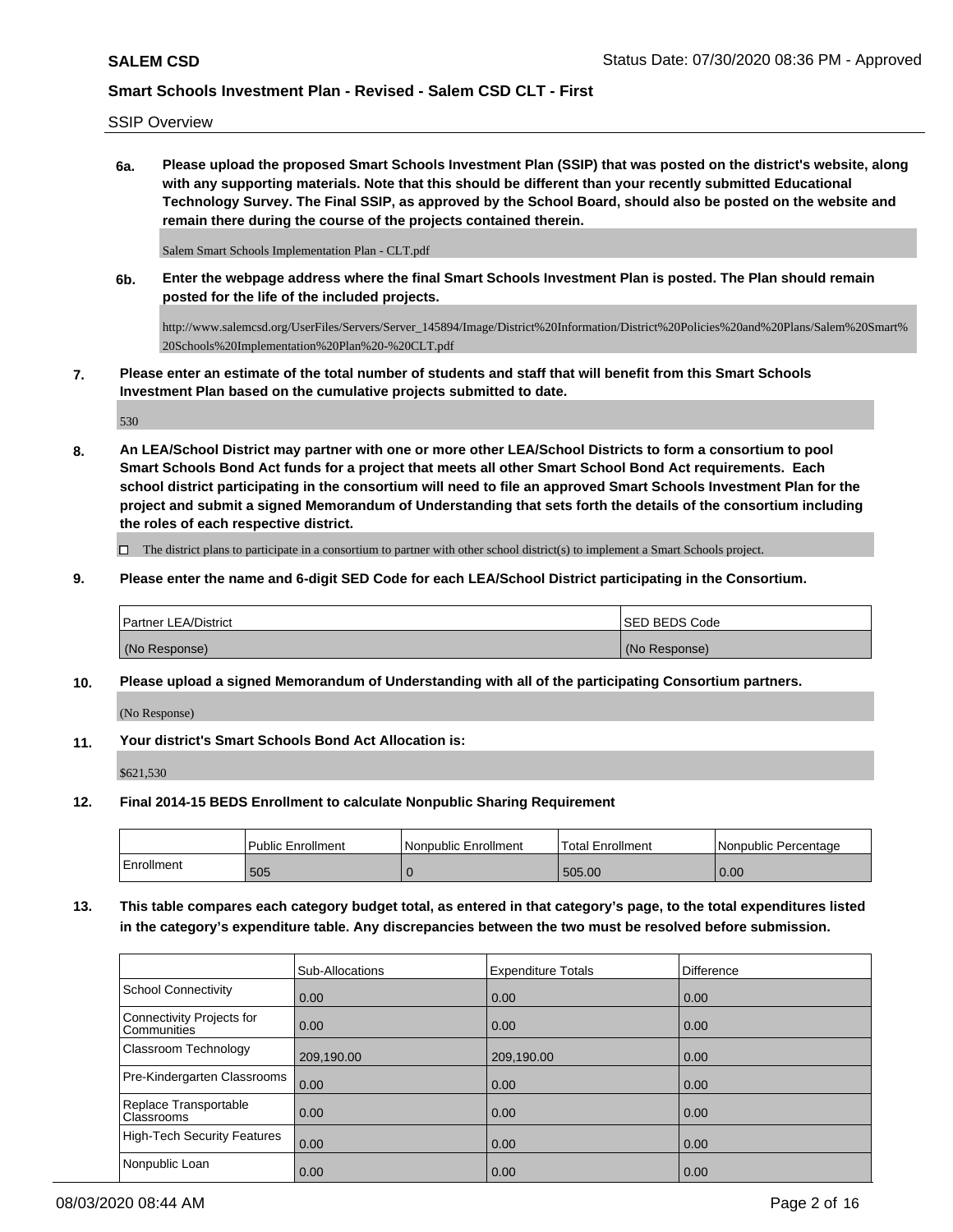SSIP Overview

|         | Sub-Allocations | Expenditure Totals | <b>Difference</b> |
|---------|-----------------|--------------------|-------------------|
| Totals: | 209,190         | 209,190            |                   |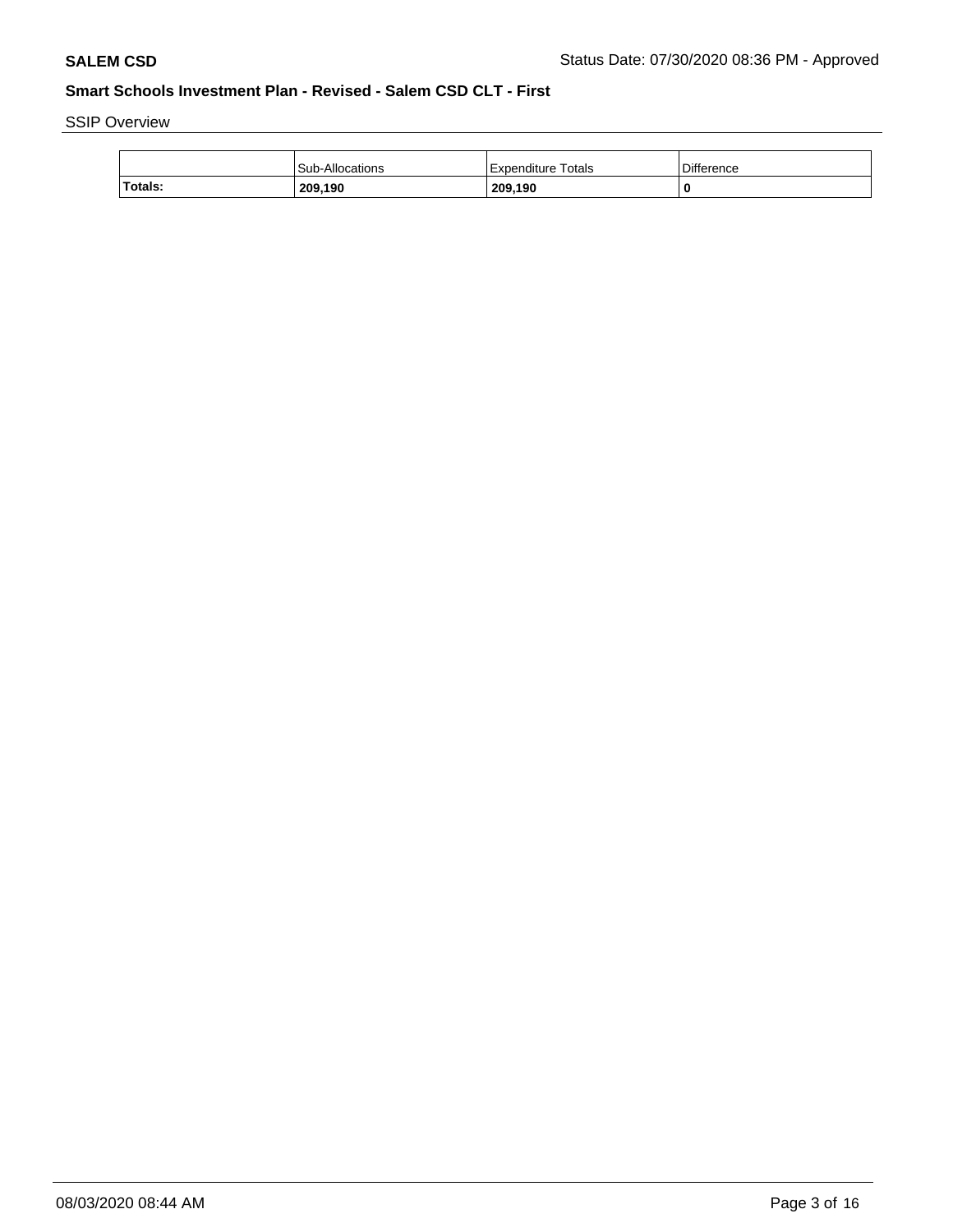School Connectivity

- **1. In order for students and faculty to receive the maximum benefit from the technology made available under the Smart Schools Bond Act, their school buildings must possess sufficient connectivity infrastructure to ensure that devices can be used during the school day. Smart Schools Investment Plans must demonstrate that:**
	- **• sufficient infrastructure that meets the Federal Communications Commission's 100 Mbps per 1,000 students standard currently exists in the buildings where new devices will be deployed, or**
	- **• is a planned use of a portion of Smart Schools Bond Act funds, or**
	- **• is under development through another funding source.**

**Smart Schools Bond Act funds used for technology infrastructure or classroom technology investments must increase the number of school buildings that meet or exceed the minimum speed standard of 100 Mbps per 1,000 students and staff within 12 months. This standard may be met on either a contracted 24/7 firm service or a "burstable" capability. If the standard is met under the burstable criteria, it must be:**

**1. Specifically codified in a service contract with a provider, and**

**2. Guaranteed to be available to all students and devices as needed, particularly during periods of high demand, such as computer-based testing (CBT) periods.**

**Please describe how your district already meets or is planning to meet this standard within 12 months of plan submission.**

(No Response)

**1a. If a district believes that it will be impossible to meet this standard within 12 months, it may apply for a waiver of this requirement, as described on the Smart Schools website. The waiver must be filed and approved by SED prior to submitting this survey.**

 $\Box$  By checking this box, you are certifying that the school district has an approved waiver of this requirement on file with the New York State Education Department.

**2. Connectivity Speed Calculator (Required). If the district currently meets the required speed, enter "Currently Met" in the last box: Expected Date When Required Speed Will be Met.**

|                  | l Number of   | Required Speed | Current Speed in | Expected Speed | Expected Date                           |
|------------------|---------------|----------------|------------------|----------------|-----------------------------------------|
|                  | Students      | In Mbps        | l Mbps           | to be Attained | When Required                           |
|                  |               |                |                  |                | l Within 12 Months ISpeed Will be Met l |
| Calculated Speed | (No Response) | 0.00           | (No Response)    | (No Response)  | (No Response)                           |

**3. Describe how you intend to use Smart Schools Bond Act funds for high-speed broadband and/or wireless connectivity projects in school buildings.**

(No Response)

**4. Describe the linkage between the district's District Instructional Technology Plan and how the proposed projects will improve teaching and learning. (There should be a link between your response to this question and your responses to Question 1 in Section IV - NYSED Initiatives Alignment: "Explain how the district use of instructional technology will serve as a part of a comprehensive and sustained effort to support rigorous academic standards attainment and performance improvement for students."** 

**Your answer should also align with your answers to the questions in Section II - Strategic Technology Planning and the associated Action Steps in Section III - Action Plan.)**

(No Response)

**5. If the district wishes to have students and staff access the Internet from wireless devices within the school building, or in close proximity to it, it must first ensure that it has a robust Wi-Fi network in place that has sufficient bandwidth to meet user demand.**

**Please describe how you have quantified this demand and how you plan to meet this demand.**

(No Response)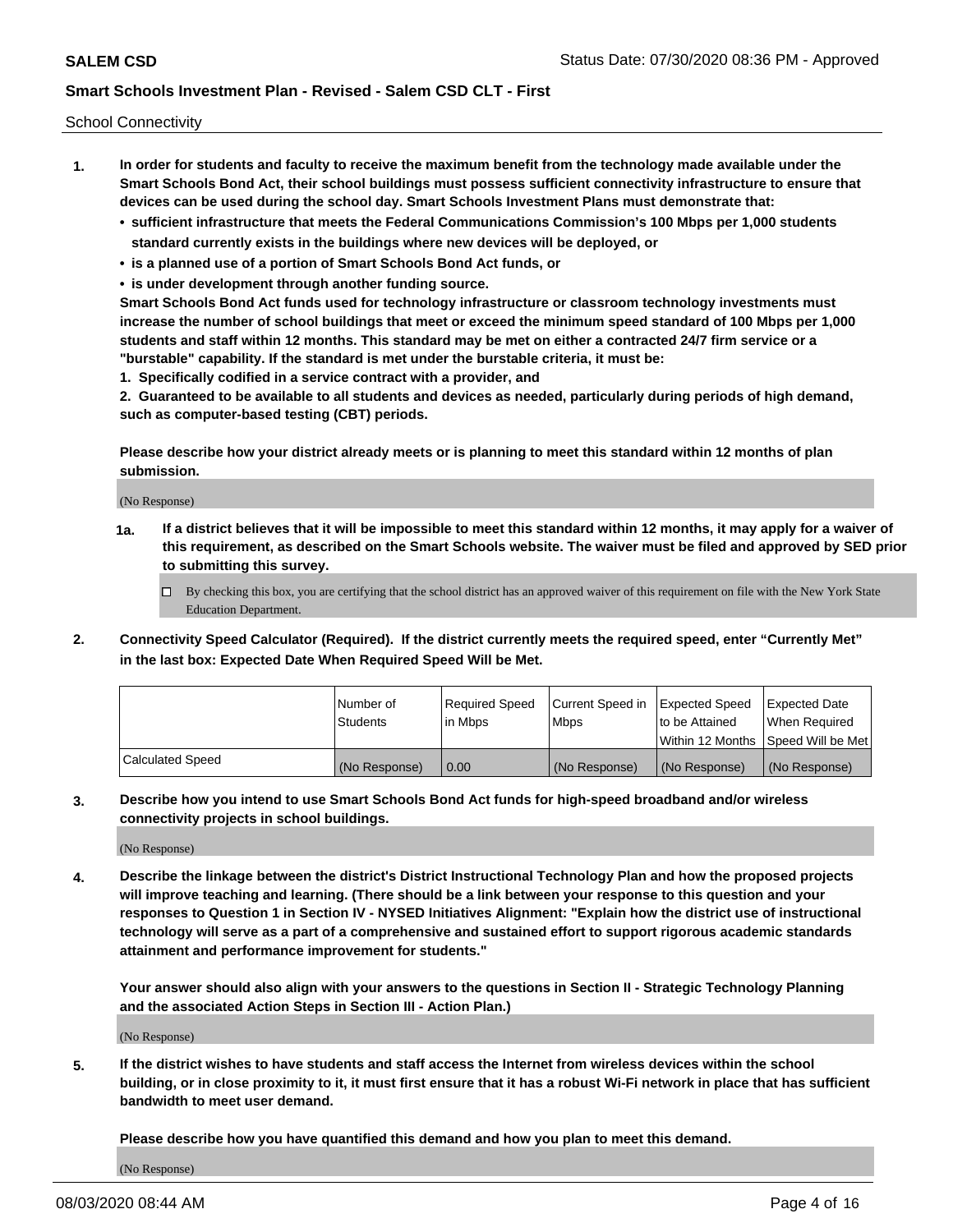School Connectivity

**6. Smart Schools plans with any expenditures in the School Connectivity category require a project number from the Office of Facilities Planning. Districts must submit an SSBA LOI and receive project numbers prior to submitting the SSIP. As indicated on the LOI, some projects may be eligible for a streamlined review and will not require a building permit.**

**Please indicate on a separate row each project number given to you by the Office of Facilities Planning.**

| Project Number |  |
|----------------|--|
| (No Response)  |  |

**7. Certain high-tech security and connectivity infrastructure projects may be eligible for an expedited review process as determined by the Office of Facilities Planning.**

### **Was your project deemed eligible for streamlined review?**

(No Response)

### **8. Include the name and license number of the architect or engineer of record.**

| Name          | License Number |
|---------------|----------------|
| (No Response) | (No Response)  |

### **9. Public Expenditures – Loanable (Counts toward the nonpublic loan calculation)**

| Select the allowable expenditure type.<br>Repeat to add another item under each type. | <b>PUBLIC</b> Items to be<br>l Purchased | Quantity         | l Cost Per Item  | <b>Total Cost</b> |
|---------------------------------------------------------------------------------------|------------------------------------------|------------------|------------------|-------------------|
| (No Response)                                                                         | (No Response)                            | (No<br>Response) | (No<br>Response) | 0.00              |
|                                                                                       |                                          | 0                | 0.00             |                   |

### **10. Public Expenditures – Non-Loanable (Does not count toward nonpublic loan calculation)**

| Select the allowable expenditure<br>type.<br>Repeat to add another item under<br>each type. | <b>PUBLIC</b> Items to be purchased | Quantity      | Cost per Item | <b>Total Cost</b> |
|---------------------------------------------------------------------------------------------|-------------------------------------|---------------|---------------|-------------------|
| (No Response)                                                                               | (No Response)                       | (No Response) | (No Response) | 0.00              |
|                                                                                             |                                     |               | 0.00          |                   |

#### **11. Final 2014-15 BEDS Enrollment to calculate Nonpublic Sharing Requirement (no changes allowed.)**

|            | l Public Enrollment | Nonpublic Enrollment | Total Enrollment | l Nonpublic Percentage |
|------------|---------------------|----------------------|------------------|------------------------|
| Enrollment | 505                 |                      | 505.00           | 0.00                   |

#### **12. Total Public Budget - Loanable (Counts toward the nonpublic loan calculation)**

|                                                      | Public Allocations | <b>Estimated Nonpublic Loan</b><br>Amount | Estimated Total Sub-Allocations |
|------------------------------------------------------|--------------------|-------------------------------------------|---------------------------------|
| Network/Access Costs                                 | (No Response)      | 0.00                                      | 0.00                            |
| School Internal Connections and<br><b>Components</b> | (No Response)      | 0.00                                      | 0.00                            |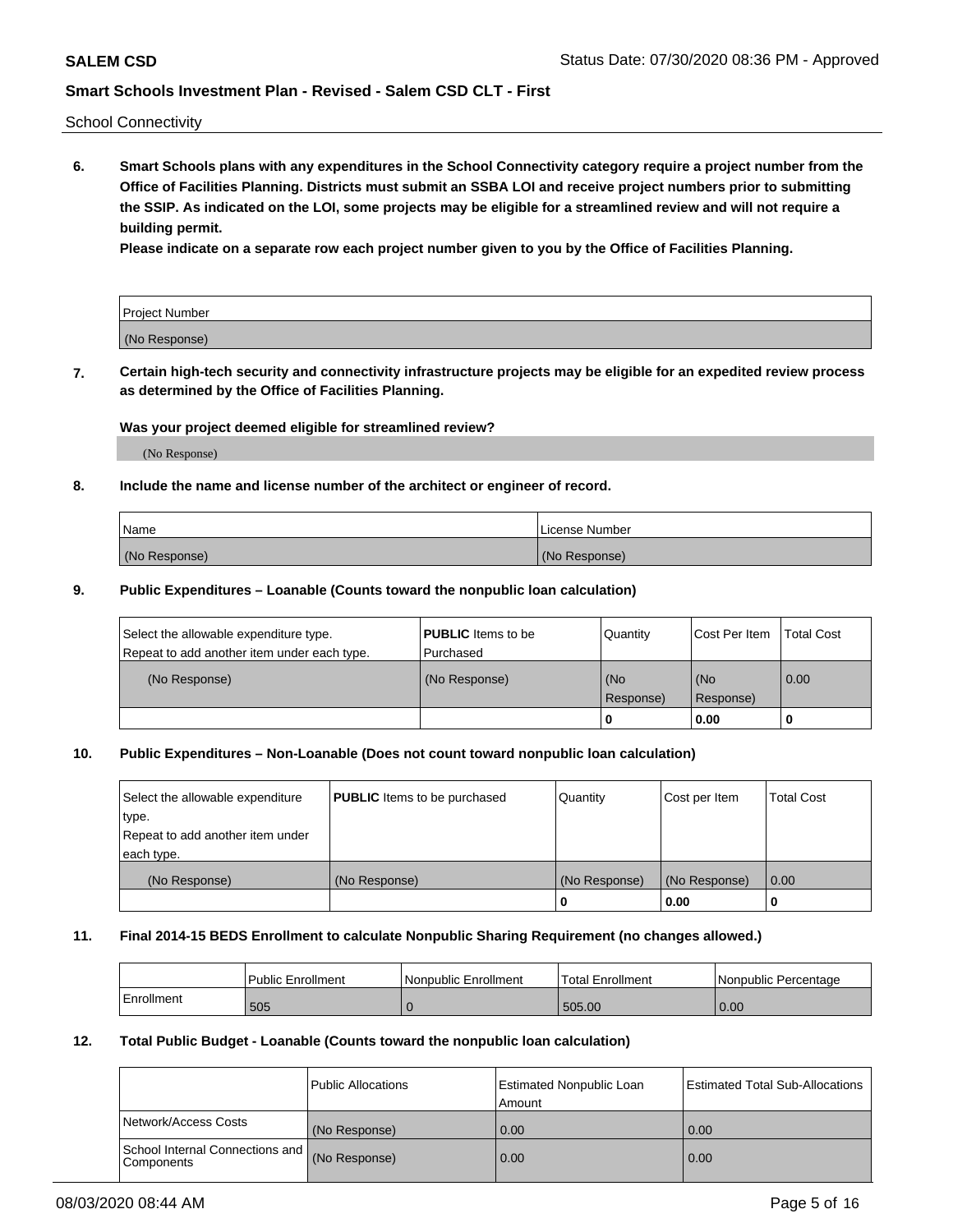School Connectivity

|         | Public Allocations | <b>Estimated Nonpublic Loan</b><br>Amount | <b>Estimated Total Sub-Allocations</b> |
|---------|--------------------|-------------------------------------------|----------------------------------------|
| l Other | (No Response)      | 0.00                                      | 0.00                                   |
| Totals: | 0.00               | 0                                         |                                        |

# **13. Total Public Budget – Non-Loanable (Does not count toward the nonpublic loan calculation)**

| Sub-<br>Allocation |
|--------------------|
| (No Response)      |
| (No Response)      |
| (No Response)      |
| (No Response)      |
| (No Response)      |
| (No Response)      |
| (No Response)      |
| 0.00               |
|                    |

# **14. School Connectivity Totals**

|                          | Total Sub-Allocations |
|--------------------------|-----------------------|
| Total Loanable Items     | 0.00                  |
| Total Non-Ioanable Items | 0.00                  |
| Totals:                  | 0                     |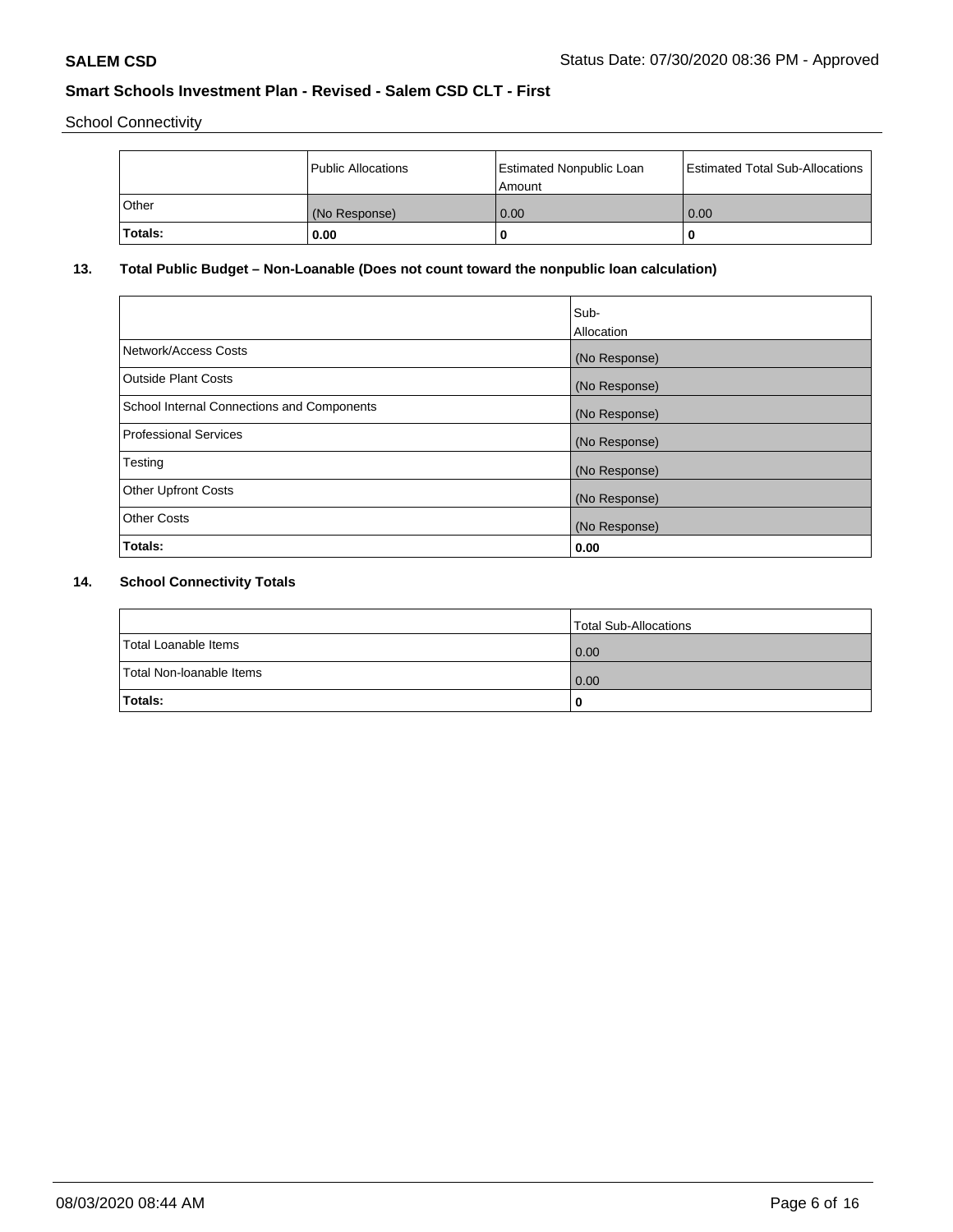Community Connectivity (Broadband and Wireless)

**1. Describe how you intend to use Smart Schools Bond Act funds for high-speed broadband and/or wireless connectivity projects in the community.**

(No Response)

**2. Please describe how the proposed project(s) will promote student achievement and increase student and/or staff access to the Internet in a manner that enhances student learning and/or instruction outside of the school day and/or school building.**

(No Response)

**3. Community connectivity projects must comply with all the necessary local building codes and regulations (building and related permits are not required prior to plan submission).**

 $\Box$  I certify that we will comply with all the necessary local building codes and regulations.

**4. Please describe the physical location of the proposed investment.**

(No Response)

**5. Please provide the initial list of partners participating in the Community Connectivity Broadband Project, along with their Federal Tax Identification (Employer Identification) number.**

| <b>Project Partners</b> | l Federal ID # |
|-------------------------|----------------|
| (No Response)           | (No Response)  |

**6. Please detail the type, quantity, per unit cost and total cost of the eligible items under each sub-category.**

| Select the allowable expenditure | Item to be purchased | Quantity      | Cost per Item | <b>Total Cost</b> |
|----------------------------------|----------------------|---------------|---------------|-------------------|
| type.                            |                      |               |               |                   |
| Repeat to add another item under |                      |               |               |                   |
| each type.                       |                      |               |               |                   |
| (No Response)                    | (No Response)        | (No Response) | (No Response) | 0.00              |
|                                  |                      | U             | 0.00          |                   |

**7. If you are submitting an allocation for Community Connectivity, complete this table.**

**Note that the calculated Total at the bottom of the table must equal the Total allocation for this category that you entered in the SSIP Overview overall budget.**

|                                    | Sub-Allocation |
|------------------------------------|----------------|
| Network/Access Costs               | (No Response)  |
| Outside Plant Costs                | (No Response)  |
| <b>Tower Costs</b>                 | (No Response)  |
| <b>Customer Premises Equipment</b> | (No Response)  |
| <b>Professional Services</b>       | (No Response)  |
| Testing                            | (No Response)  |
| <b>Other Upfront Costs</b>         | (No Response)  |
| <b>Other Costs</b>                 | (No Response)  |
| Totals:                            | 0.00           |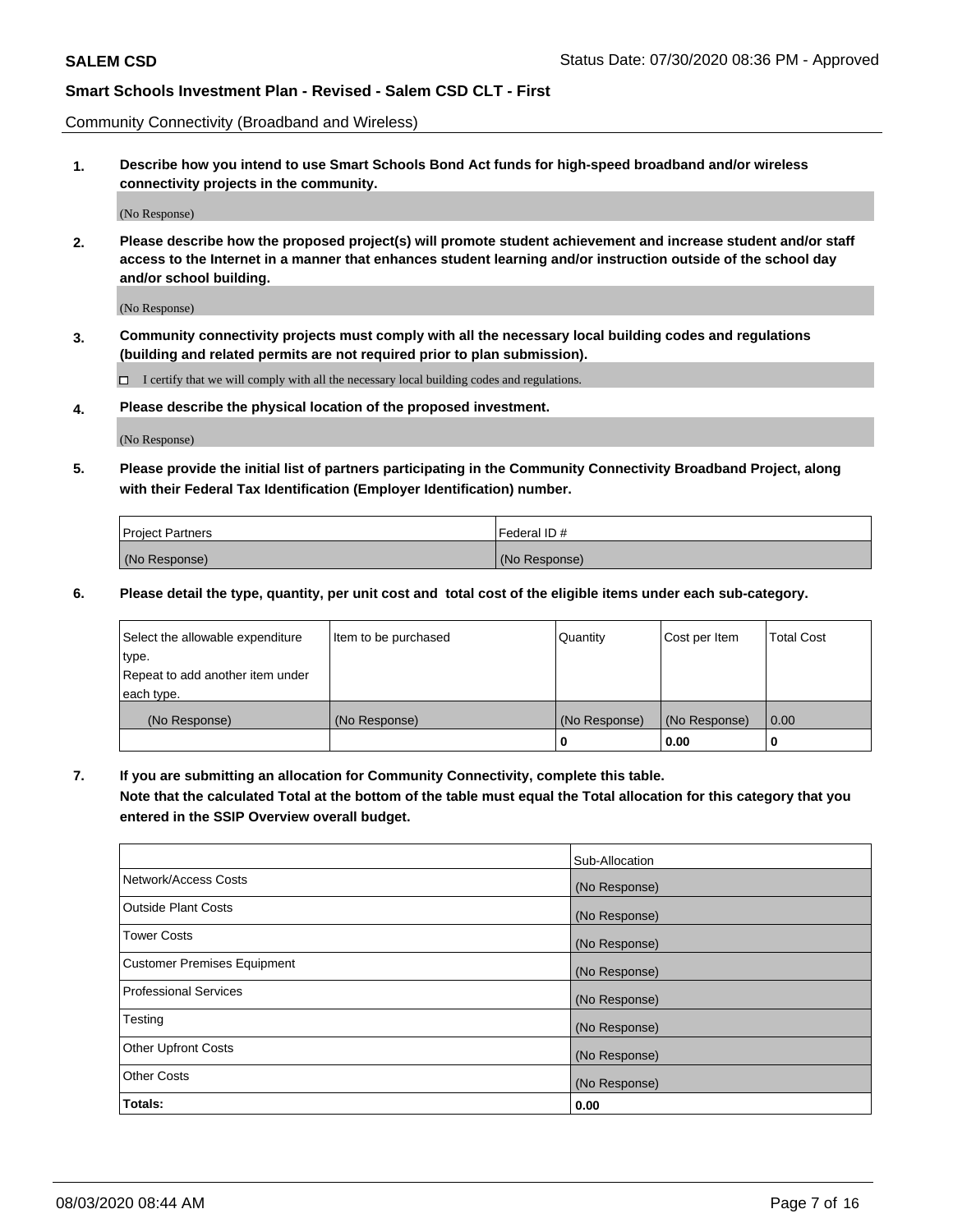### Classroom Learning Technology

**1. In order for students and faculty to receive the maximum benefit from the technology made available under the Smart Schools Bond Act, their school buildings must possess sufficient connectivity infrastructure to ensure that devices can be used during the school day. Smart Schools Investment Plans must demonstrate that sufficient infrastructure that meets the Federal Communications Commission's 100 Mbps per 1,000 students standard currently exists in the buildings where new devices will be deployed, or is a planned use of a portion of Smart Schools Bond Act funds, or is under development through another funding source. Smart Schools Bond Act funds used for technology infrastructure or classroom technology investments must increase the number of school buildings that meet or exceed the minimum speed standard of 100 Mbps per 1,000 students and staff within 12 months. This standard may be met on either a contracted 24/7 firm service or a "burstable" capability. If the standard is met under the burstable criteria, it must be:**

**1. Specifically codified in a service contract with a provider, and**

**2. Guaranteed to be available to all students and devices as needed, particularly during periods of high demand, such as computer-based testing (CBT) periods.**

**Please describe how your district already meets or is planning to meet this standard within 12 months of plan submission.**

The district currently maintains a 60MB connection to the Internet through Neric to support the approximately 530 students enrolled in the district.

- **1a. If a district believes that it will be impossible to meet this standard within 12 months, it may apply for a waiver of this requirement, as described on the Smart Schools website. The waiver must be filed and approved by SED prior to submitting this survey.**
	- By checking this box, you are certifying that the school district has an approved waiver of this requirement on file with the New York State Education Department.
- **2. Connectivity Speed Calculator (Required). If the district currently meets the required speed, enter "Currently Met" in the last box: Expected Date When Required Speed Will be Met.**

|                  | l Number of     | Required Speed | Current Speed in Expected Speed |                | Expected Date                        |
|------------------|-----------------|----------------|---------------------------------|----------------|--------------------------------------|
|                  | <b>Students</b> | l in Mbps      | <b>Mbps</b>                     | to be Attained | When Required                        |
|                  |                 |                |                                 |                | Within 12 Months 1Speed Will be Met1 |
| Calculated Speed | 530             | 53.00          | 60                              | 60             | Met                                  |

**3. If the district wishes to have students and staff access the Internet from wireless devices within the school building, or in close proximity to it, it must first ensure that it has a robust Wi-Fi network in place that has sufficient bandwidth to meet user demand.**

**Please describe how you have quantified this demand and how you plan to meet this demand.**

The district currently has a complete AC class wireless infrastructure in all of its school buildings. This current wireless network provides wireless access to every classroom, shared learning space and office throughout the district. This was completed using e-rate funding and will be continually re-assessed and upgraded using funds from the upcoming e-rate cycle.

**4. All New York State public school districts are required to complete and submit an Instructional Technology Plan survey to the New York State Education Department in compliance with Section 753 of the Education Law and per Part 100.12 of the Commissioner's Regulations.**

**Districts that include educational technology purchases as part of their Smart Schools Investment Plan must have a submitted and approved Instructional Technology Plan survey on file with the New York State Education Department.**

By checking this box, you are certifying that the school district has an approved Instructional Technology Plan survey on file with the New York State Education Department.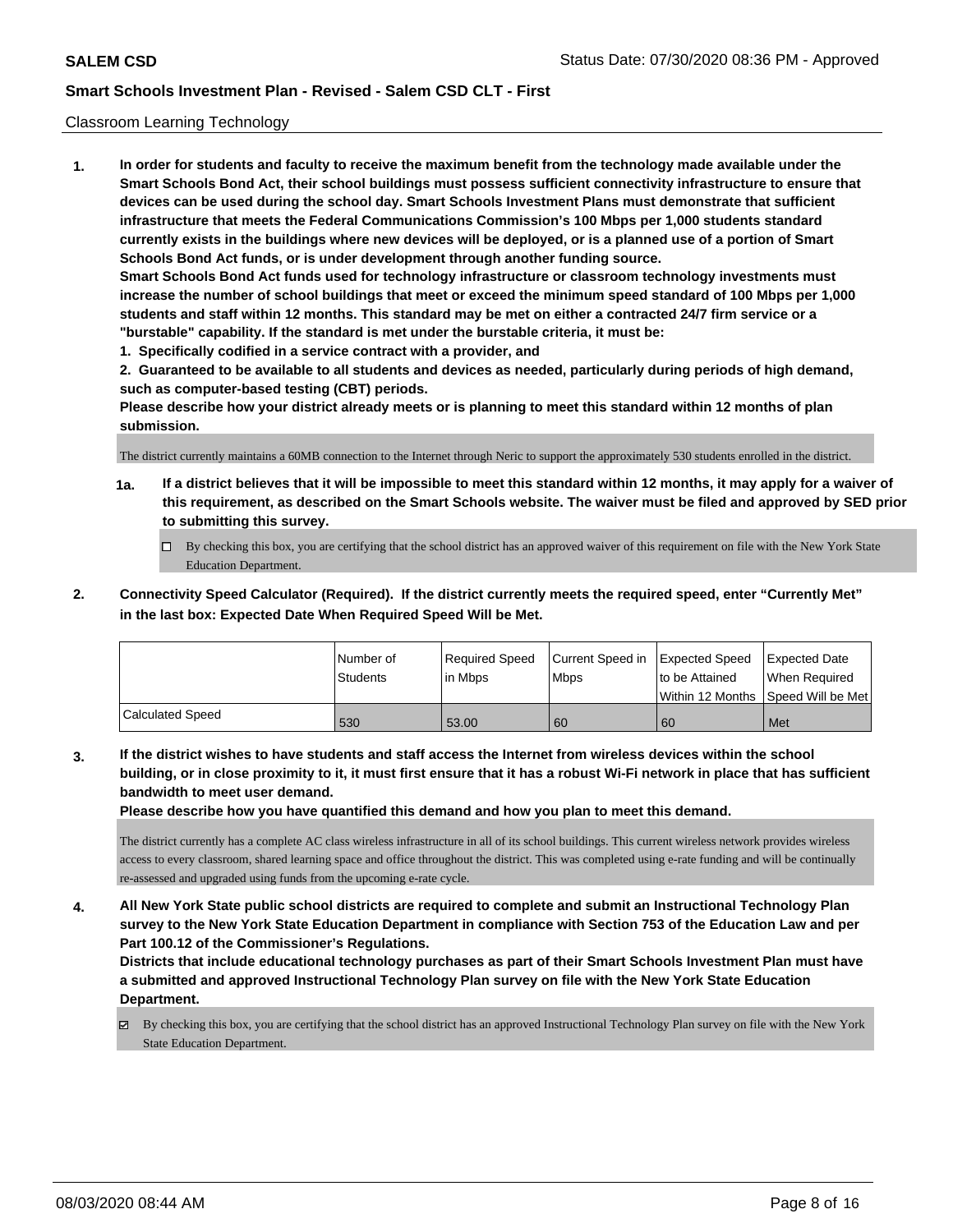### Classroom Learning Technology

**5. Describe the devices you intend to purchase and their compatibility with existing or planned platforms or systems. Specifically address the adequacy of each facility's electrical, HVAC and other infrastructure necessary to install and support the operation of the planned technology.**

The district will be using this round of funding for two primary purposes:

1: Replace Smart Boards throughout the school with new instructional displays. The school is currently using Smart Boards that are 8 to eleven years old and starting to fail at a high rate. This funding will allow us to provide updated instructional technology for our classrooms which, when paired with new teacher devices will allow wireless projection capabilities for collaborative learning.

2: Expand Chromebooks implementation to a 1:1 level. We've been fortunate to have a number of Chromebooks already deployed in our district in a

cart sharing model. We would like to expand this to afford access to all students. Smart Schools funding will allow us to expand implementation while

we replace our existing primary services server which is nearing end of life.

The current technology infrastructure has been proactively maintained through e-rate and local funds. It is 10g internal with a cat 5e to 6 cabling, Poe switching, and AC wireless. The campus has sufficient electrical capacity to support the proposed technology.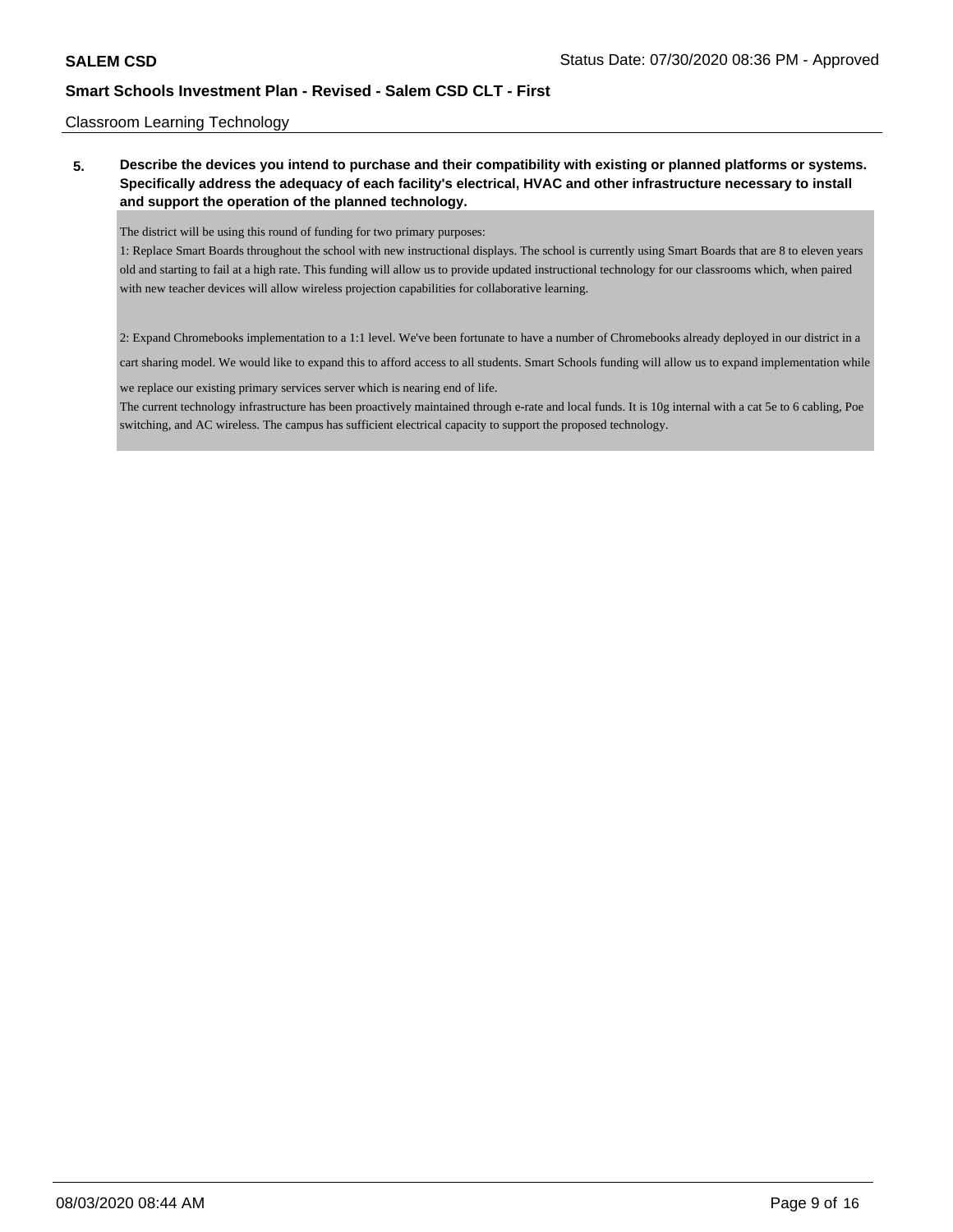### Classroom Learning Technology

- **6. Describe how the proposed technology purchases will:**
	- **> enhance differentiated instruction;**
	- **> expand student learning inside and outside the classroom;**
	- **> benefit students with disabilities and English language learners; and**
	- **> contribute to the reduction of other learning gaps that have been identified within the district.**

**The expectation is that districts will place a priority on addressing the needs of students who struggle to succeed in a rigorous curriculum. Responses in this section should specifically address this concern and align with the district's Instructional Technology Plan (in particular Question 2 of E. Curriculum and Instruction: "Does the district's instructional technology plan address the needs of students with disabilities to ensure equitable access to instruction, materials and assessments?" and Question 3 of the same section: "Does the district's instructional technology plan address the provision of assistive technology specifically for students with disabilities to ensure access to and participation in the general curriculum?")**

**In addition, describe how the district ensures equitable access to instruction, materials and assessments and participation in the general curriculum for both SWD and English Language Learners/Multilingual Learners (ELL/MLL) students.**

The technology purchased for our students and classrooms will continue to support all students. Greater access to technology can often level the playing field by providing adaptive solutions to classroom curriculum. As we currently have access to these devices in a cart model, we have had success in differentiating lessons using technology to allow our students with needs to be more successful in a traditional classroom environment.

Thanks to innovations in technology, students with special needs have many options available to them to help them achieve success in and out of the classroom, from text-to-speech programs, to audiobooks and interactive ebooks,"hangouts" with field experts, Google Classrooms, to apps that make it possible for students to express themselves and to successfully perform along with their peers. These assistive technology resources are carefully chosen and made available through the Special Education department and WSWHE BOCES consultant services and assist with reducing learning gaps.

One of the district's main technology goals is to provide equitable resources and access to ALL students, regardless of disability. The District is committed to providing equity and accessibility to all of its students.We will also continue to explore ways to integrate technology at a deeper level moving beyond just using it to replace a traditional activity substitution activities. Technology affords us access to a much bigger classroom with the ability to reach out to experts outside the walls of our schools, the ability to create and synthesize understanding in project-based learning, and the ability to collaborate beyond the teacher. We can modify and redefine our traditional classroom tasks (SAMR) and in doing so, open doors to easy pathways to creativity, critical thinking, communication and collaboration. The technology purchased will benefit our students with disabilities and ELL students. With our current model of Chromebook use, we have seen students with disabilities take advantage of available apps and extensions to support their comprehension, writing, fluency, and critical analysis skills.

The use of technology is a key component for helping ELL students bridge the language gap. Currently, ELL have several technology options available to them to help them gain confidence and experience success in school, from STARS, to Pebble Go, Kindles, Tumblebooks, Google Translate, audio books, interactive ebooks, electronic textbooks, and apps. With the addition of 1 to 1 devices to facilitate access to these resources. This is an area in which the district will continue to explore additional resources.

**7. Where appropriate, describe how the proposed technology purchases will enhance ongoing communication with parents and other stakeholders and help the district facilitate technology-based regional partnerships, including distance learning and other efforts.**

Our staff continues to use tools like Google Classroom as ways to increase their communication between teacher and parents. We've also started to see classes use tools like Google Hangouts to establish connections with other partners outside of the school.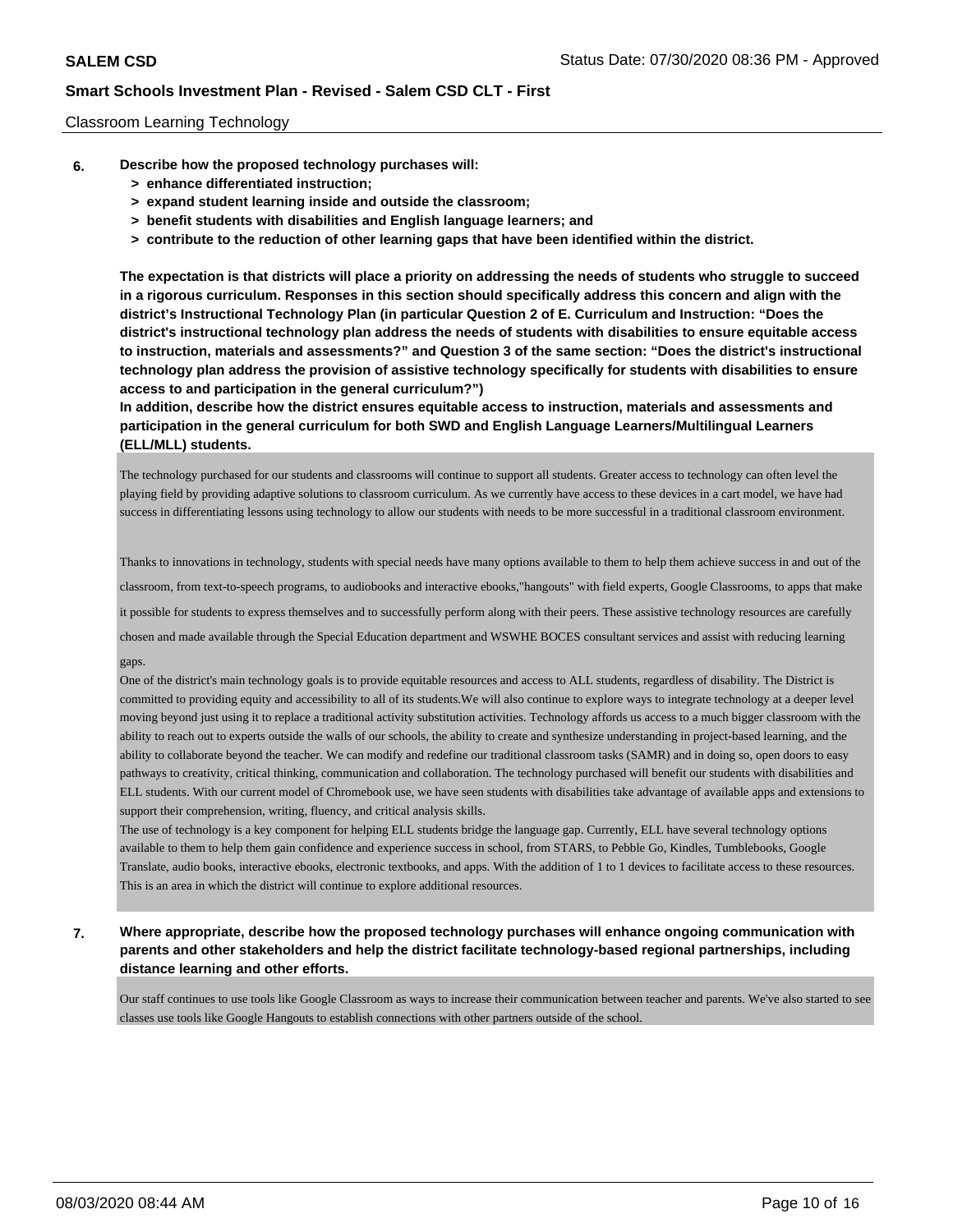#### Classroom Learning Technology

**8. Describe the district's plan to provide professional development to ensure that administrators, teachers and staff can employ the technology purchased to enhance instruction successfully.**

**Note: This response should be aligned and expanded upon in accordance with your district's response to Question 1 of F. Professional Development of your Instructional Technology Plan: "Please provide a summary of professional development offered to teachers and staff, for the time period covered by this plan, to support technology to enhance teaching and learning. Please include topics, audience and method of delivery within your summary."**

The Salem Central School District believes that all students can learn, and it recognizes that quality professional development is essential to the continuous improvement of the educational process. The district has long demonstrated a commitment to connecting professional development to the improvement of student results and will continue to promote and assure the ongoing development and growth of its professional staff. To that end, the district has developed a comprehensive PDP that encompasses technology initiatives.

The Salem Central School District Professional Development Plan is the result of the collaborative efforts of teachers, administrators, and community members. The committee considered current research, as well as input from the professional staff, in the design and development of the plan. This plan is intended to direct professional development planning and implementation in the Salem Central School District.

The district believes that PD must be fluid and adaptive to meet the needs of staff and, in the end, students. To this end, evaluation of the district's current PD and technology goals will be ongoing. This evaluation, described in sections of this plan and in the PDP itself, will be used to revise actions and planning to better target staff need.

Goal #2 of this plan focuses on curriculum integration through the implementation of the SAMR model. Evaluation of this goal which is the foundation for building capacity may be found in question #7 of this plan, along with tie ins to goals 1 and 3.

The Salem CSD PDP team believes in building the professional capacity of teachers and creating opportunities for students to be prepared for the 21st century, while supporting their social/emotional needs.

Needs/Data Analysis for Professional Development Plan: Annual analysis and reflection of district needs based on survey of all stakeholders for professional development needs, NYS/local testing data, NYS School Report Cards, NYS regulations and mandates and district goals focused on student growth.

Participation: Professional opportunities will be made available to all stakeholders to support continued professional growth and learning as it pertains to students' academic/social and emotional learning. Learning opportunities will be offered through in-service, out of district, after school, summer PD and online (Google hangout).

Support and Documentation for Required Professional Development Hours for Certification of Teachers, Teaching Assistants, and Administrators: In compliance with NYS Education Department regulations, the Salem CSD will ensure all certified professionals have opportunities to participate in approved professional development. Approved hours will be documented for all professional staff (Frontline/My Learning Plan). Recognized professional learning and leadership activities will be developed in collaboration with teachers, teaching assistants, and administrators.

Resources and Major Partners: WSWHE BOCES, Capital Region BOCES, Questar III, CASDA, Dr.Jennifer Bashant, Betty Barrett, Center for Autism and Related Disabilities, Michael DiCaprio, Diane Quick, David Mitchell, Washington Collaborative, Salem CSD Administrators Sale Staff approved by the Superintendent of Schools.

Additional course content to explore: Mindfulness Cognitive Coaching Reading and Writing Ruby Payne and beyond (continuation for application)Social/Emotional/Behavioral support (deescalation/trauma/poverty) Students with Disabilities (understanding specific classification). Training for differentiated instruction and strategies Student engagement/motivation Content area training for NextGen standards (Social Studies, Math, ELA,Encore and Science)

Procedures for Submitting and Revising This Plan: The professional development plan will be reviewed, revised and submitted annually to theSuperintendent of Schools and the Board of Education for their review, consideration and approval.

The school has a comprehensive professional development plan which may be accessed

here: http://www.salemcsd.org/UserFiles/Servers/Server\_145894/Image/PDP/PDP\_Version\_3.pdf

## **9. Districts must contact one of the SUNY/CUNY teacher preparation programs listed on the document on the left side of the page that supplies the largest number of the district's new teachers to request advice on innovative uses and best practices at the intersection of pedagogy and educational technology.**

By checking this box, you certify that you have contacted the SUNY/CUNY teacher preparation program that supplies the largest number of your new teachers to request advice on these issues.

#### **9a. Please enter the name of the SUNY or CUNY Institution that you contacted.**

SUNY Plattsburgh at Adirondack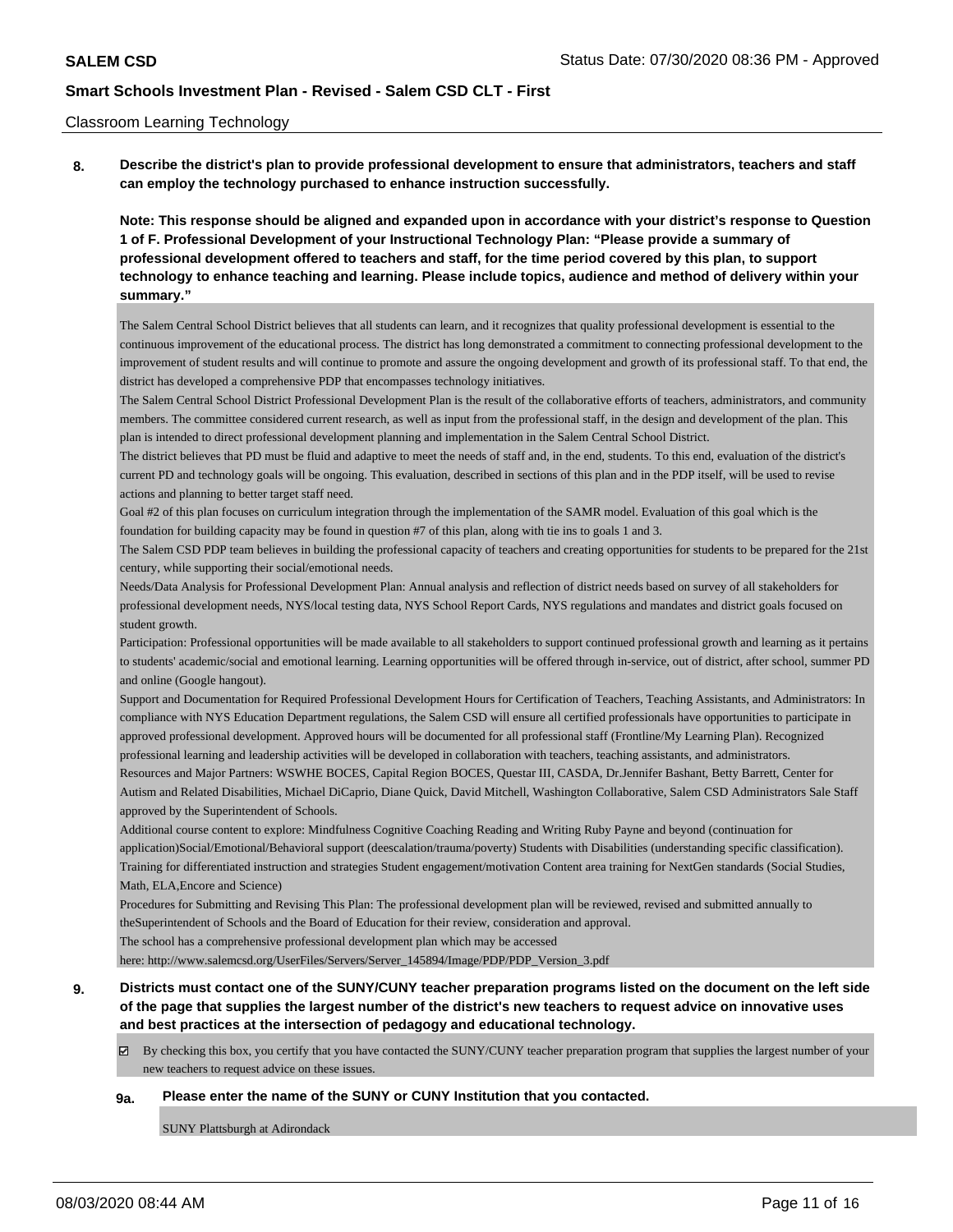Classroom Learning Technology

**9b. Enter the primary Institution phone number.**

(518) 792-5425

**9c. Enter the name of the contact person with whom you consulted and/or will be collaborating with on innovative uses of technology and best practices.**

Stephen Danna

**10. To ensure the sustainability of technology purchases made with Smart Schools funds, districts must demonstrate a long-term plan to maintain and replace technology purchases supported by Smart Schools Bond Act funds. This sustainability plan shall demonstrate a district's capacity to support recurring costs of use that are ineligible for Smart Schools Bond Act funding such as device maintenance, technical support, Internet and wireless fees, maintenance of hotspots, staff professional development, building maintenance and the replacement of incidental items. Further, such a sustainability plan shall include a long-term plan for the replacement of purchased devices and equipment at the end of their useful life with other funding sources.**

By checking this box, you certify that the district has a sustainability plan as described above.

**11. Districts must ensure that devices purchased with Smart Schools Bond funds will be distributed, prepared for use, maintained and supported appropriately. Districts must maintain detailed device inventories in accordance with generally accepted accounting principles.**

By checking this box, you certify that the district has a distribution and inventory management plan and system in place.

**12. Please detail the type, quantity, per unit cost and total cost of the eligible items under each sub-category.**

| Select the allowable expenditure | Item to be Purchased                 | Quantity | Cost per Item | <b>Total Cost</b> |
|----------------------------------|--------------------------------------|----------|---------------|-------------------|
| type.                            |                                      |          |               |                   |
| Repeat to add another item under |                                      |          |               |                   |
| each type.                       |                                      |          |               |                   |
| Interactive Whiteboards          | Interactive Displays with mounts     | 20       | 3.500.00      | 70.000.00         |
| Interactive Whiteboards          | Non Interactive Displays with mounts | 26       | 1.000.00      | 26,000,00         |
| <b>Computer Servers</b>          | Dell Vrtx                            |          | 40.000.00     | 40.000.00         |
| <b>Laptop Computers</b>          | Chromebooks                          | 204      | 300.00        | 61.200.00         |
| <b>Laptop Computers</b>          | <b>Chromebook Charging Stations</b>  | 22       | 545.00        | 11,990.00         |
|                                  |                                      | 273      | 45.345.00     | 209,190           |

**13. Final 2014-15 BEDS Enrollment to calculate Nonpublic Sharing Requirement (no changes allowed.)**

|            | l Public Enrollment | Nonpublic Enrollment | <b>Total Enrollment</b> | l Nonpublic<br>l Percentage |
|------------|---------------------|----------------------|-------------------------|-----------------------------|
| Enrollment | 505                 |                      | 505.00                  | 0.00                        |

### **14. If you are submitting an allocation for Classroom Learning Technology complete this table.**

|                          | Public School Sub-Allocation | Estimated Nonpublic Loan<br>Amount<br>(Based on Percentage Above) | <b>Estimated Total Public and</b><br>Nonpublic Sub-Allocation |
|--------------------------|------------------------------|-------------------------------------------------------------------|---------------------------------------------------------------|
| Interactive Whiteboards  | 96,000.00                    | 0.00                                                              | 96,000.00                                                     |
| <b>Computer Servers</b>  | 40,000.00                    | 0.00                                                              | 40,000.00                                                     |
| <b>Desktop Computers</b> | (No Response)                | 0.00                                                              | 0.00                                                          |
| <b>Laptop Computers</b>  | 73,190.00                    | 0.00                                                              | 73,190.00                                                     |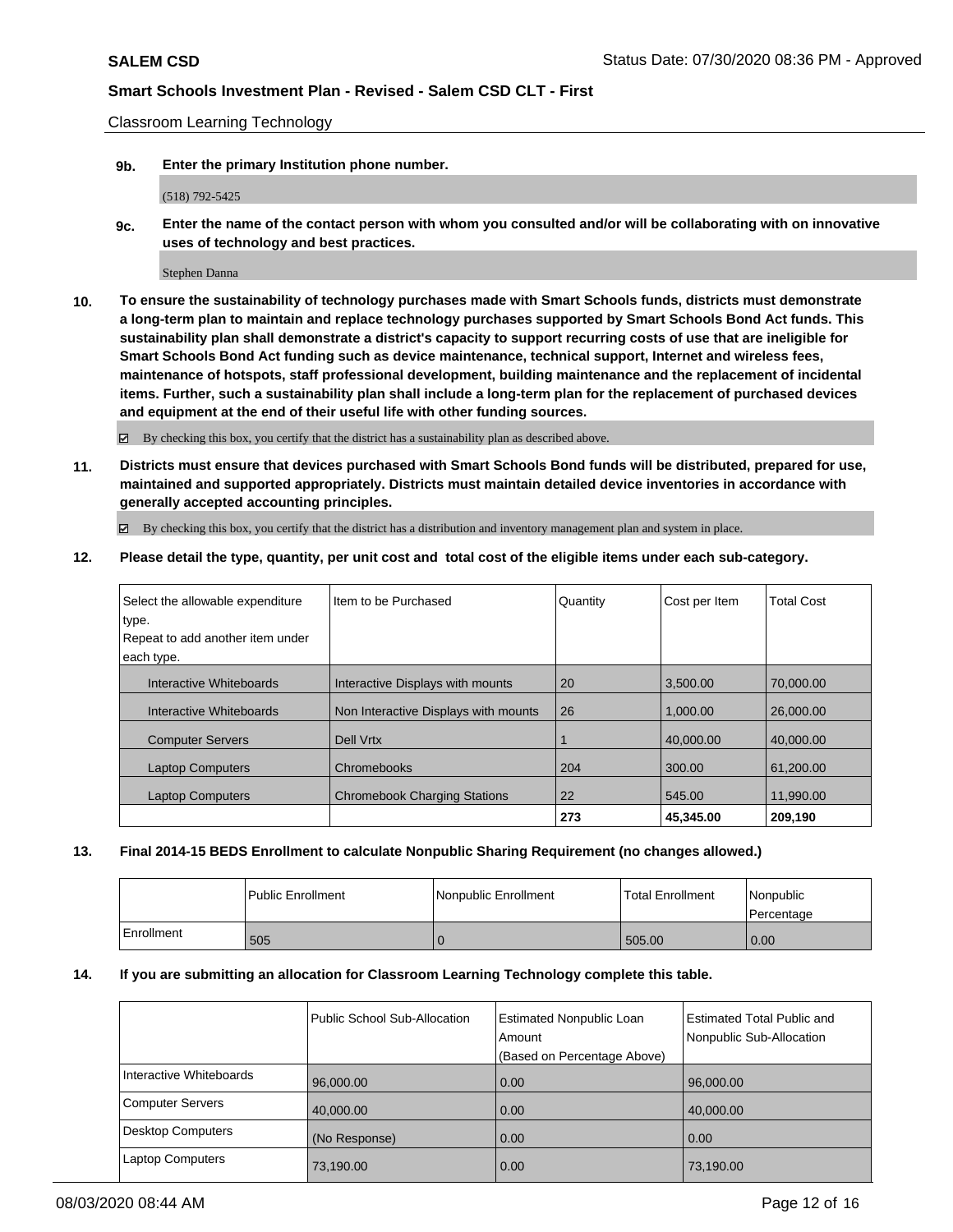Classroom Learning Technology

|                         | Public School Sub-Allocation | Estimated Nonpublic Loan<br>l Amount<br>(Based on Percentage Above) | Estimated Total Public and<br>Nonpublic Sub-Allocation |
|-------------------------|------------------------------|---------------------------------------------------------------------|--------------------------------------------------------|
| <b>Tablet Computers</b> | (No Response)                | 0.00                                                                | 0.00                                                   |
| <b>Other Costs</b>      | (No Response)                | 0.00                                                                | 0.00                                                   |
| Totals:                 | 209,190.00                   | 0                                                                   | 209,190                                                |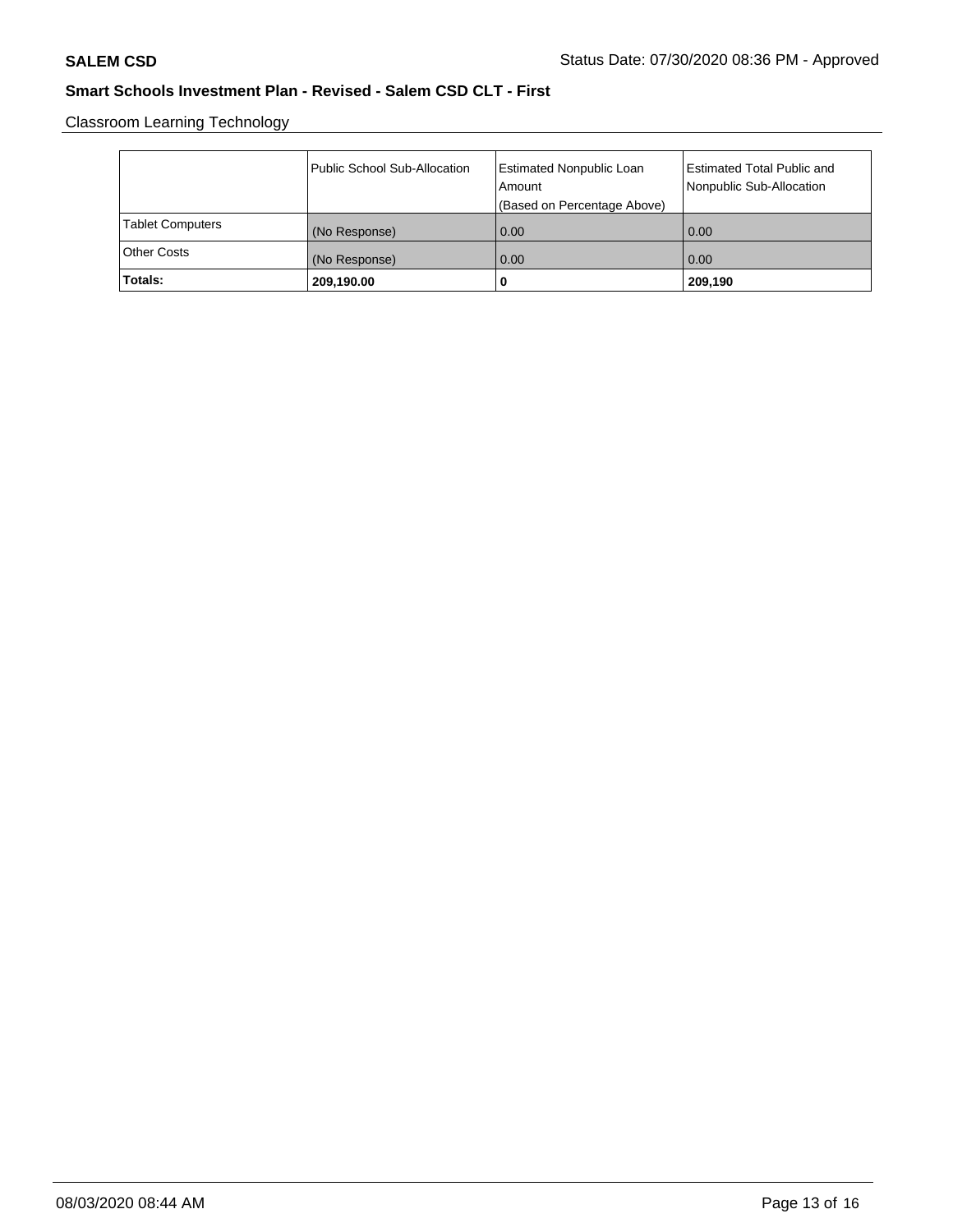#### Pre-Kindergarten Classrooms

**1. Provide information regarding how and where the district is currently serving pre-kindergarten students and justify the need for additional space with enrollment projections over 3 years.**

(No Response)

- **2. Describe the district's plan to construct, enhance or modernize education facilities to accommodate prekindergarten programs. Such plans must include:**
	- **Specific descriptions of what the district intends to do to each space;**
	- **An affirmation that new pre-kindergarten classrooms will contain a minimum of 900 square feet per classroom;**
	- **The number of classrooms involved;**
	- **The approximate construction costs per classroom; and**
	- **Confirmation that the space is district-owned or has a long-term lease that exceeds the probable useful life of the improvements.**

(No Response)

**3. Smart Schools Bond Act funds may only be used for capital construction costs. Describe the type and amount of additional funds that will be required to support ineligible ongoing costs (e.g. instruction, supplies) associated with any additional pre-kindergarten classrooms that the district plans to add.**

(No Response)

**4. All plans and specifications for the erection, repair, enlargement or remodeling of school buildings in any public school district in the State must be reviewed and approved by the Commissioner. Districts that plan capital projects using their Smart Schools Bond Act funds will undergo a Preliminary Review Process by the Office of Facilities Planning.**

**Please indicate on a separate row each project number given to you by the Office of Facilities Planning.**

| Project Number |  |
|----------------|--|
| (No Response)  |  |
|                |  |

**5. Please detail the type, quantity, per unit cost and total cost of the eligible items under each sub-category.**

| Select the allowable expenditure | Item to be purchased | Quantity      | Cost per Item | <b>Total Cost</b> |
|----------------------------------|----------------------|---------------|---------------|-------------------|
| type.                            |                      |               |               |                   |
| Repeat to add another item under |                      |               |               |                   |
| each type.                       |                      |               |               |                   |
| (No Response)                    | (No Response)        | (No Response) | (No Response) | 0.00              |
|                                  |                      | o             | 0.00          | u                 |

**6. If you have made an allocation for Pre-Kindergarten Classrooms, complete this table. Note that the calculated Total at the bottom of the table must equal the Total allocation for this category that you entered in the SSIP Overview overall budget.**

| Totals:                                  | 0.00           |
|------------------------------------------|----------------|
| <b>Other Costs</b>                       | (No Response)  |
| Enhance/Modernize Educational Facilities | (No Response)  |
| Construct Pre-K Classrooms               | (No Response)  |
|                                          | Sub-Allocation |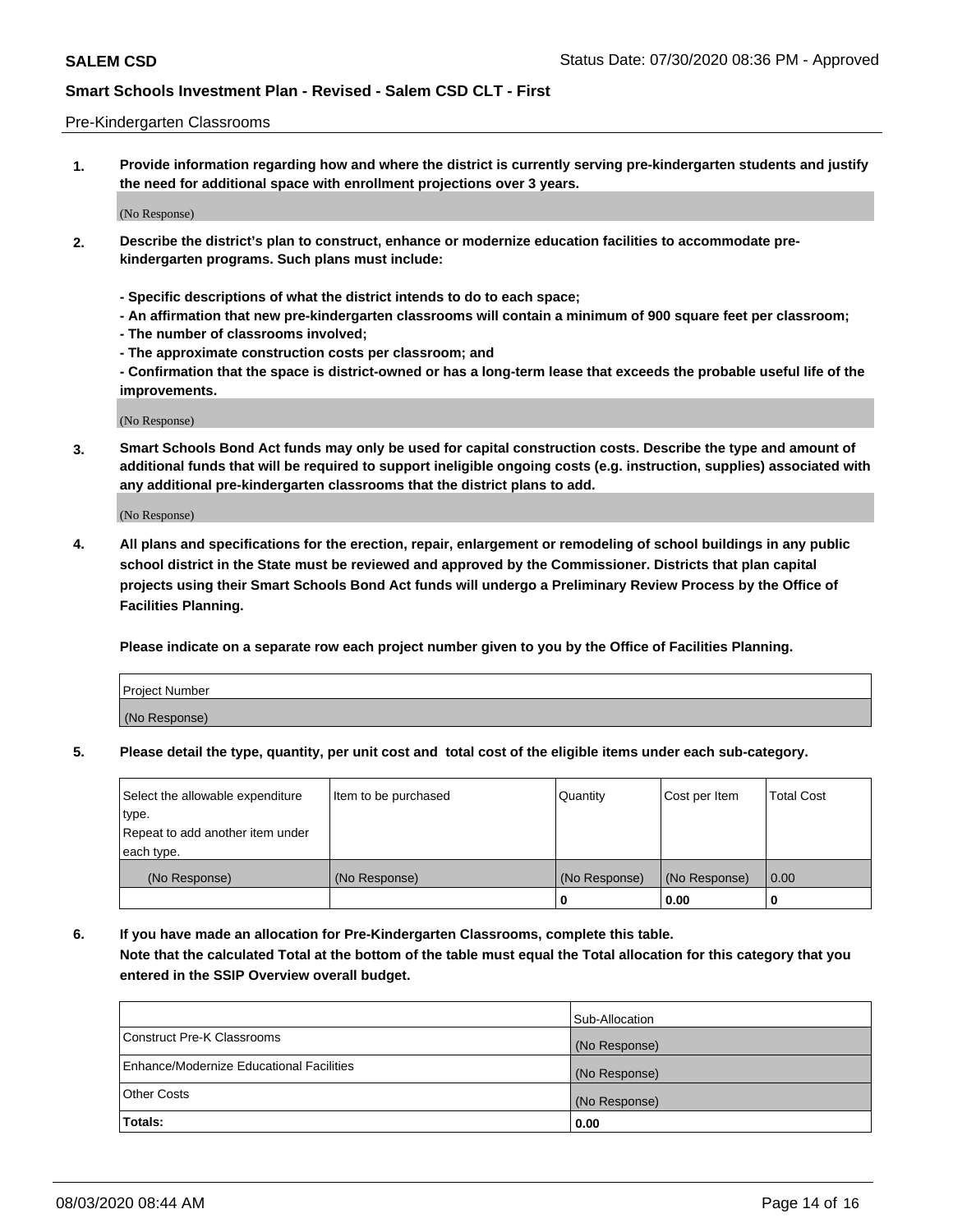Replace Transportable Classrooms

**1. Describe the district's plan to construct, enhance or modernize education facilities to provide high-quality instructional space by replacing transportable classrooms.**

(No Response)

**2. All plans and specifications for the erection, repair, enlargement or remodeling of school buildings in any public school district in the State must be reviewed and approved by the Commissioner. Districts that plan capital projects using their Smart Schools Bond Act funds will undergo a Preliminary Review Process by the Office of Facilities Planning.**

**Please indicate on a separate row each project number given to you by the Office of Facilities Planning.**

| Project Number |  |
|----------------|--|
|                |  |
|                |  |
|                |  |
| (No Response)  |  |
|                |  |
|                |  |

**3. For large projects that seek to blend Smart Schools Bond Act dollars with other funds, please note that Smart Schools Bond Act funds can be allocated on a pro rata basis depending on the number of new classrooms built that directly replace transportable classroom units.**

**If a district seeks to blend Smart Schools Bond Act dollars with other funds describe below what other funds are being used and what portion of the money will be Smart Schools Bond Act funds.**

(No Response)

**4. Please detail the type, quantity, per unit cost and total cost of the eligible items under each sub-category.**

| Select the allowable expenditure | Item to be purchased | Quantity      | Cost per Item | Total Cost |
|----------------------------------|----------------------|---------------|---------------|------------|
| ∣type.                           |                      |               |               |            |
| Repeat to add another item under |                      |               |               |            |
| each type.                       |                      |               |               |            |
| (No Response)                    | (No Response)        | (No Response) | (No Response) | 0.00       |
|                                  |                      | u             | 0.00          |            |

**5. If you have made an allocation for Replace Transportable Classrooms, complete this table. Note that the calculated Total at the bottom of the table must equal the Total allocation for this category that you entered in the SSIP Overview overall budget.**

|                                                | Sub-Allocation |
|------------------------------------------------|----------------|
| Construct New Instructional Space              | (No Response)  |
| Enhance/Modernize Existing Instructional Space | (No Response)  |
| Other Costs                                    | (No Response)  |
| Totals:                                        | 0.00           |